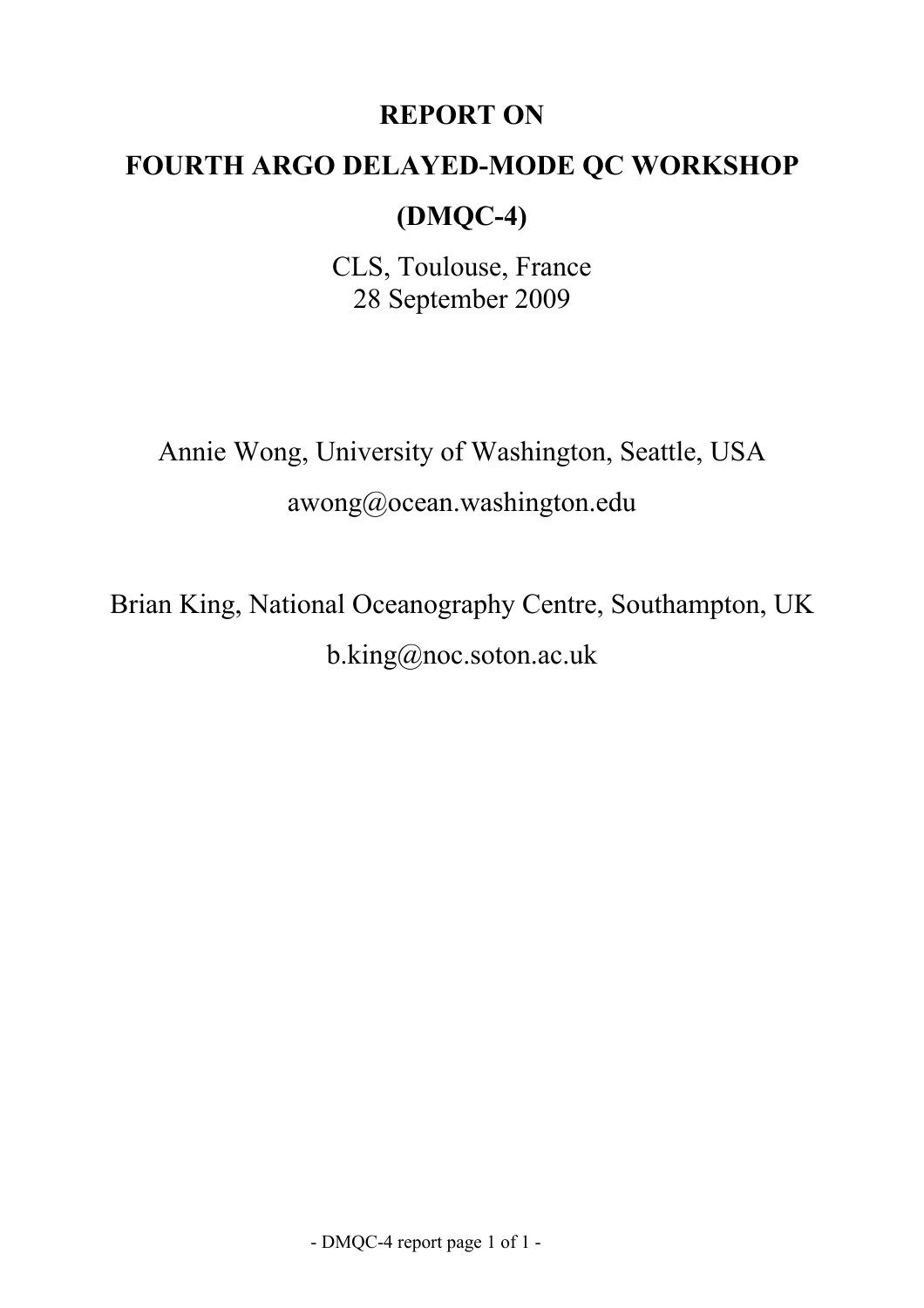# **Table of Contents**

<span id="page-1-0"></span>

| 2.1)<br>The APEX uncorrectables (Truncated Negative Surface Pressure Drifts – TNPDs) 3<br>2.2)<br>2.3)<br>(2.4)<br>Do SOLO, PROVOR, NEMO, NINJA need additional pressure qc to detect Druck<br>2.5) |  |
|-----------------------------------------------------------------------------------------------------------------------------------------------------------------------------------------------------|--|
|                                                                                                                                                                                                     |  |
|                                                                                                                                                                                                     |  |
|                                                                                                                                                                                                     |  |
|                                                                                                                                                                                                     |  |
| 7.1)<br>7.2)<br>7.3)<br>7.4)<br>7.5)                                                                                                                                                                |  |
| Appendix $-1$                                                                                                                                                                                       |  |
| Appendix $-2$                                                                                                                                                                                       |  |
| Appendix $-3$                                                                                                                                                                                       |  |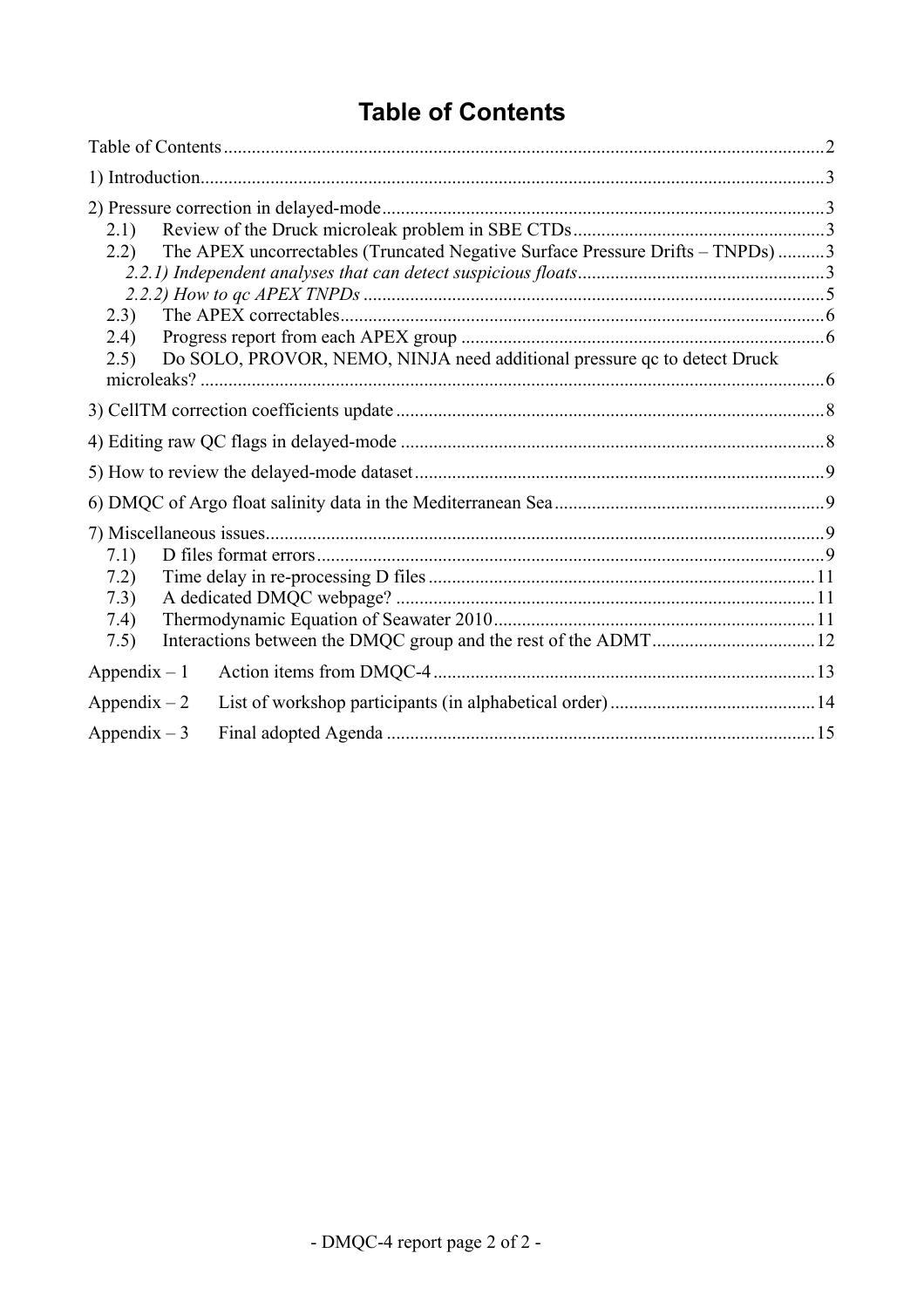# <span id="page-2-0"></span>**1) Introduction**

The purpose of DMQC-4, which was held in conjunction with ADMT-10, was two-fold. The primary goal was to make use of ADMT-10 as an opportune time for the delayed-mode group to meet and resolve the un-resolved issues left over from DMQC-3. The secondary goal was to encourage delayed-mode scientists who did not regularly attend ADMT meetings to participate in the data management events in 2009.

## **2) Pressure correction in delayed-mode**

## *2.1) Review of the Druck microleak problem in SBE CTDs*

Annie Wong presented a brief review, on behave of Steve Riser and Dana Swift, of a problem with the Druck pressure sensor that was employed in SBE41 and SBE41CP CTDs. The problem was known as the Druck microleak. The problem was manifested as negative drifts in pressure, followed by eventual transducer failure at the end stage of the disease. The cause of the problem was identified to be oil leaks from the sealed inner sensor chamber via micro-cracks in the glass-tometal seals. As oil leaked, the flexible titanium diaphragm, which was used to transmit seawater pressure to the oil chamber, was deflected downward. The restoring force to right the diaphragm reduced the oil pressure, which was then transduced as a negative pressure error.

At the time of DMQC-3 (September 2008), the Druck microleak problem was thought to occur in about 3% of SBE CTDs. During early 2009, analysis of combined data from BSH, UW, and CSIRO showed that both the occurrence rate and the oil leak rate had increased from what was expected prior to the analysis. According to data from UW, 28% of a batch of floats deployed in October 2008 showed the problem within the first 5 months of their lifetime.

Delayed-mode groups were thus made aware of increased likelihood of data being affected by this problem. It was estimated that 25-35% of floats deployed in 2007 and later would have the microleak defect, and with varying oil leak rates. During the initial phase of the microleak, data are still good after adjustment; however, data will eventually become erratic as the disease approaches its end stage, at which point the data are bad and unadjustable.

The ensuing discussions concerned delayed-mode quality control of pressure measurements from the various float types in Argo, with particular emphasis on detecting negative pressure errors due to the Druck microleak problem.

### *2.2) The APEX uncorrectables (Truncated Negative Surface Pressure Drifts – TNPDs)*

### *2.2.1) Independent analyses that can detect suspicious floats*

Druck microleaks were identified in Argo floats as a negative surface pressure drift that eventually exceeded  $-1$  dbar. However, APEX floats that used the older APF-8 controller, as well as APF-5 and APF-7, did not report negative surface pressure values. Hence identification of microleaks in these floats was difficult.

Stephanie Guinehut reviewed her altimetry qc test as an independent analysis that could detect suspicious floats. In particular, she spoke on the limitations of the method in terms of pressure and salinity signals to be detected. The method compared co-located Sea Level Anomalies (SLA) from altimeter measurements with Dynamic Height Anomalies (DHA) from Argo T/S profiles to detect systematic errors in the Argo data set. It was found that the sensitivity towards salinity error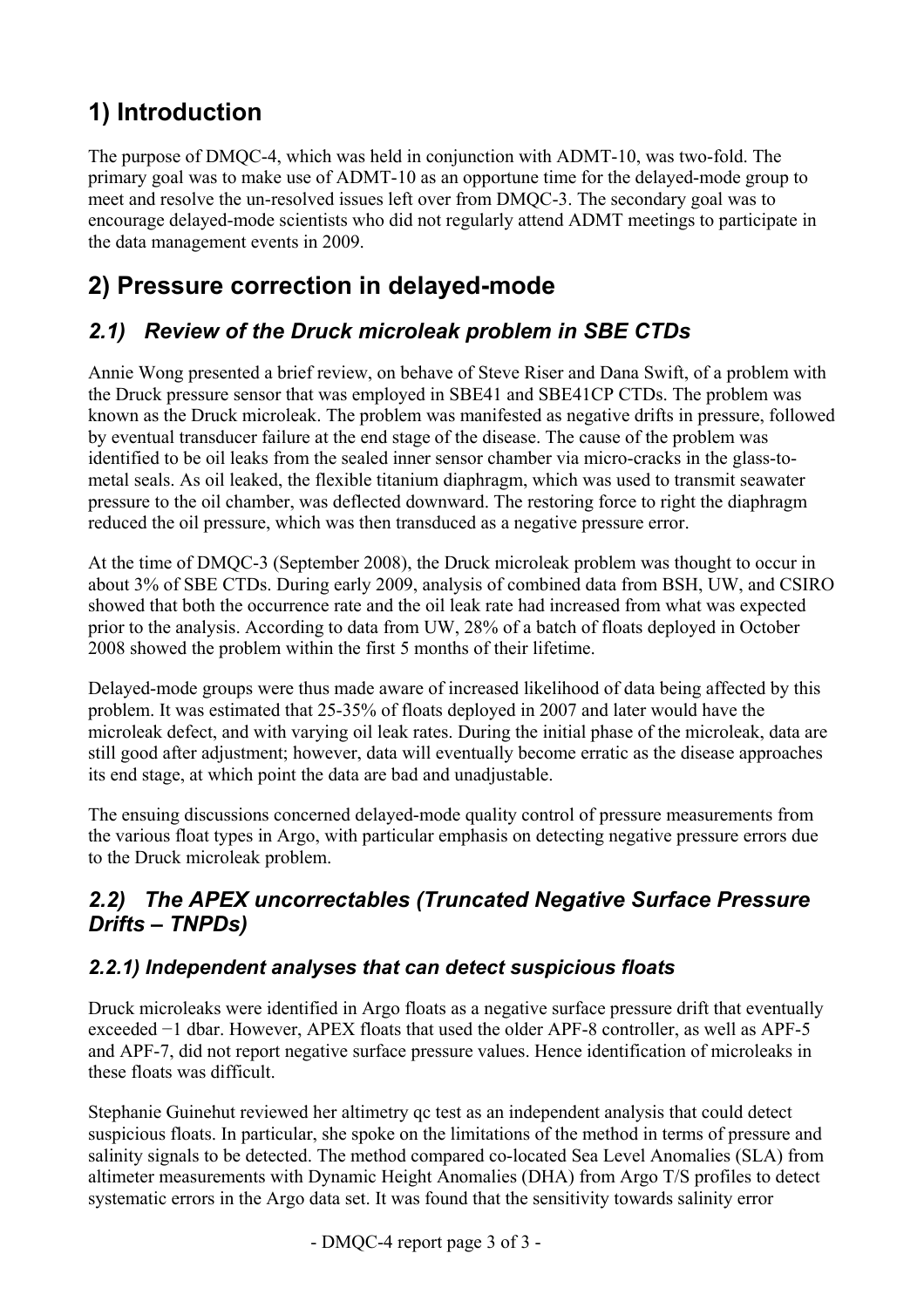increased with employment of deeper reference levels, while the sensitivity towards pressure error decreased with increasing latitudes. Table 1 and Figure 1 show the minimum salinity and pressure errors that can be detected respectively if 5 cm is considered to be the smallest offset to be detected between SLA and DHA. It was concluded that altimetry qc was not of much help in detecting small salinity or pressure errors. Nonetheless, delayed-mode groups were advised to pay closer attention to results from the altimetry analysis when floats were in the equatorial region between 20°N and 20°S, since the method was most sensitive to pressure errors in the tropics.

|      | Reference level (dbar)   Min. salinity error (PSU) |
|------|----------------------------------------------------|
| 200  | 0.3                                                |
| 400  | 0.17                                               |
| 900  | 0.08                                               |
| 1200 | 0.06                                               |
| 1900 | 0.04                                               |

Table 1. Minimum salinity error that can be detected by altimetry analysis as a function of depth of reference level.



Figure 1. Geographical variation of minimum pressure error that can be detected by altimetry analysis, by using reference level of 900 dbar.

Dean Roemmich presented investigation by Megan Scanderbeg on how many recent CTD data were in the reference database used for DMQC and how many recent CTD data were actually available. This study was the result of an action item from AST-10 (M. Scanderbeg will work with S. Diggs to find number of co-located shipboard CTD from 2004-2008 and Argo profiles), and was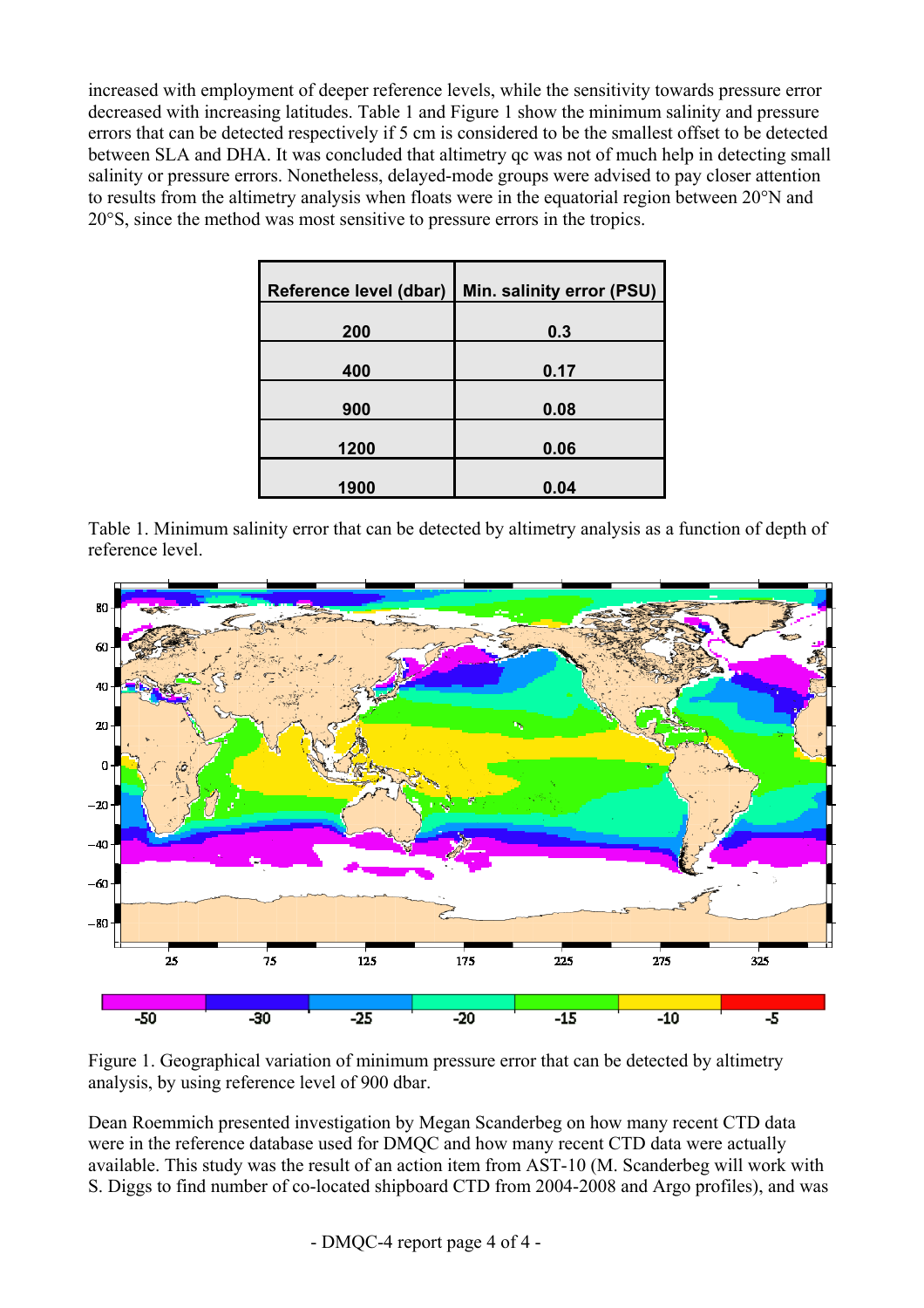<span id="page-4-0"></span>also motivated by the increasing importance to have recent, high quality CTD data for Argo delayed-mode quality control because of the recent pressure offset concerns.

It was discovered that the DMQC reference database (CTD for DMQC2008V01) contained fewer than 200 profiles in 2004 or later, while 1,543 profiles (that sampled deeper than 1000 dbar) from 12/2003-12/2008 were available from CCHDO, and more than 15,000 from 01/01/2004-04/31/2009 were available from WOD. At the same time, some data available at CCHDO were not at WOD. It was suggested that ideally, an update for the DMQC reference database would be available each year with the cruises from both centres in the past year. More recent CTDs are needed to characterize the accuracy of Argo.

### *2.2.2) How to qc APEX TNPDs*

The workshop then discussed how APEX floats with unknown surface pressures should be processed in delayed-mode consistently. It was agreed that for APEX APF-5, APF-7, and the old APF-8 (all controllers that truncated negative surface pressure values), when a large portion of the surface pressure time series (nominally 80%) recorded absolute zero (after the artificial 5 dbar had been removed), unknown negative pressure error should be suspected. These APEX floats were referred to as APEX TNPDs (truncated negative surface pressure drifts) and their pressures could not be adjusted. Two scenarios should then be considered.

1. When float data do not show T/S anomaly. This means that the float may be experiencing unknown negative pressure errors that are not severe. For these cases, it was agreed that the adjusted variables should receive a delayed-mode qc flag of '2'. That is,

> PRES\_ADJUSTED\_ $OC = '2'$ TEMP ADJUSTED  $QC = '2'$ PSAL\_ADJUSTED\_ $OC = '2'$ .

2. When float data show T/S anomaly. This means that the float is experiencing unknown negative pressure errors that are severe. A negative pressure error will cause a positive salinity drift, and a cold temperature anomaly whose size depends on the vertical temperature gradient. For these cases, the adjusted variables should receive a delayed-mode qc flag of '3' or '4', depending on the severity of the T/S anomaly.

> PRES ADJUSTED  $QC = '3'$  or '4' TEMP\_ADJUSTED\_QC = '3' or '4' PSAL\_ADJUSTED\_QC = '3' or '4'.

All APEX groups were reminded that if a TNPD float began to telemeter highly erratic data, it should be treated as a sign that the float had been affected by the microleak problem, and that the disease was about to reach its endpoint. Previous cycles would then need to be reviewed.

#### *Action 1. For APEX TNPDs, all groups to assign delayed-mode qc flags of '2', '3', or '4' as described above.*

In both scenarios, SCIENTIFIC\_CALIB\_COMMENT should contain the character string "**TNPD: APEX float that truncated negative surface pressure drift**", together with any other comments the operator wishes to include, in the dimension corresponding to PRES. This is to assist users in identifying the APEX floats with unknown negative pressure errors, and whose pressures are therefore unadjustable.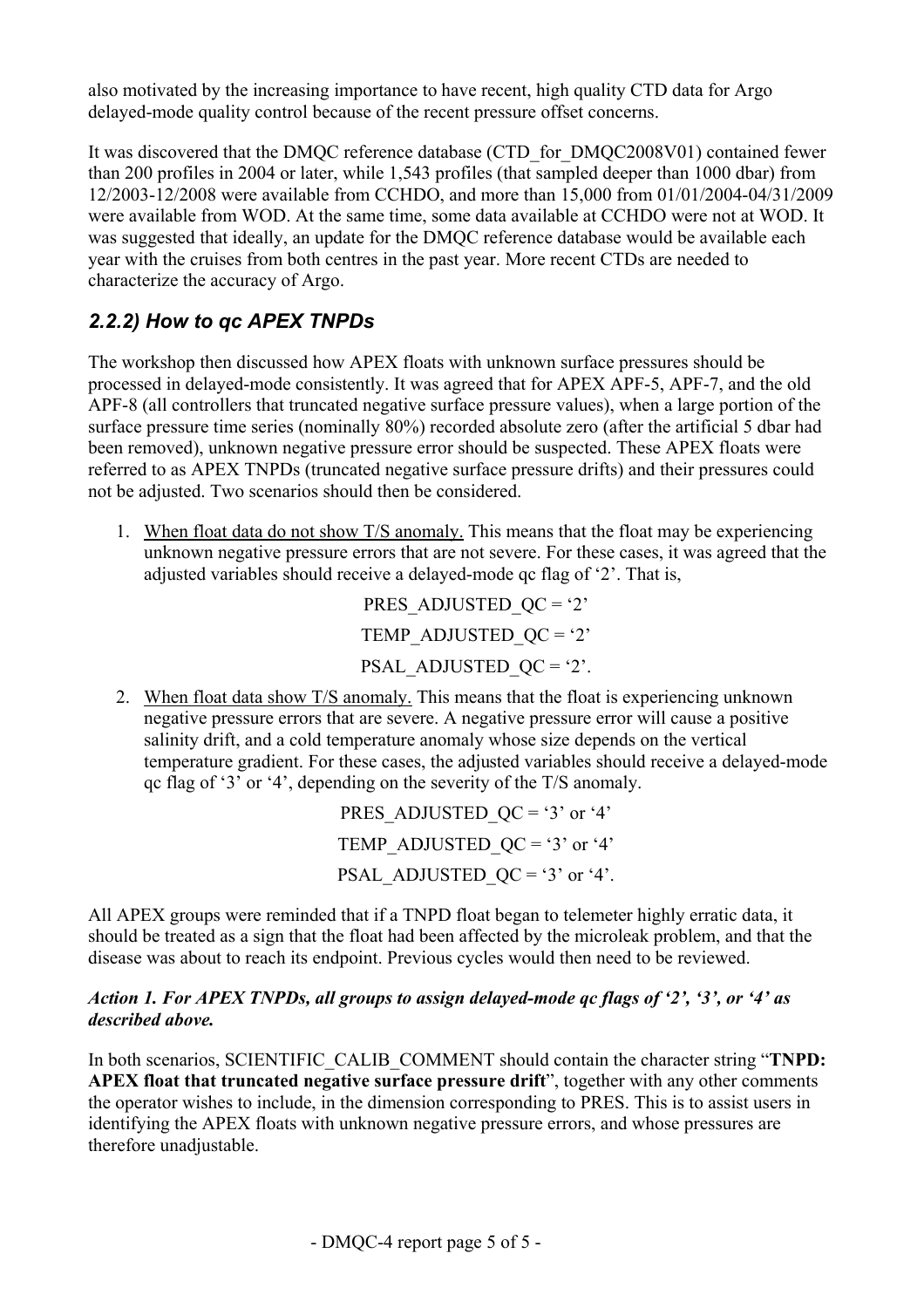#### <span id="page-5-0"></span>*Action 2. For APEX TNPDs, all groups to include the standard character string, as stated above, in the D file variable SCIENTIFIC\_CALIB\_COMMENT, in the dimension corresponding to PRES.*

In addition, Justin Buck & Mathieu Ouellet agreed to consult their assimilation groups about how they used PRES\_ADJUSTED\_ERROR. Justin and Mathieu would then suggest to the delayedmode community what value should be assigned to PRES\_ADJUSTED\_ERROR for APEX TNPDs to ensure that these data are treated appropriately by the assimilation groups.

#### *Action 3. Justin Buck & Mathieu Ouellet to recommend value for PRES\_ADJUSTED\_ERROR for APEX TNPDs.*

It was noted that CSIRO published a list of APEX TNPDs as of 8 December 2008. This list could be found on http://www.marine.csiro.au/~cow074/quota/argo\_offsets.htm. This was another way by which users could identify which APEX floats had potentially unadjustable pressure errors. Users who required the highest quality data had been advised to exclude APEX TNPDs from their analyses (see http://www.argo.ucsd.edu/Acpres\_drift\_apex.html).

The question of pressure accuracy after adjustment was then raised. It was acknowledged that if the pressure offset was less than ~|10| dbar, the error may be independent of depth, so a simple pressure adjustment was appropriate; but if pressure offset was greater than  $\sim$ [10] dbar, the error may vary with both depth and temperature. Dean Roemmich therefore volunteered to write to SBE and ask them to characterise pressure errors from Druck microleaks for the sensors they had already identified as bad in their laboratory tests.

#### *Action 4. Dean Roemmich to ask SBE for clarification on the depth- and temperaturedependency of pressure errors from the Druck microleak problem.*

### *2.3) The APEX correctables*

Pressure measurements from APEX floats with known surface pressures are adjustable. These include APEX APF-9, the newer APF-8 that report surface pressures with negative values, and the older negative-truncating APF-8 with positive pressure errors. Procedures for adjusting APEX pressures in delayed-mode were discussed on the [argo-dm-dm](mailto:argo-dm-dm@jcommops.org) email forum and agreed on during February 2009. During DMQC-4, delayed-mode operators were asked whether any problem was encountered in implementing the agreed procedures for the adjustable APEX floats. No problem regarding adjustment procedures was raised, although several groups expressed concerns regarding inadequate manpower in re-processing existing D files.

### *2.4) Progress report from each APEX group*

Each APEX group was asked to report on their progress on pressure adjustment in delayed-mode. Table 2 shows the status as of 28 September 2009. Users for whom it is important to know whether adjustment for surface pressure offset has been applied in D files must look in the variable SCIENITIFIC\_CALIBRATION\_COMMENT in the Argo netcdf files.

### *2.5) Do SOLO, PROVOR, NEMO, NINJA need additional pressure qc to detect Druck microleaks?*

Other Argo float types that used SBE CTDs were reviewed.

John Gilson noted that in normal operation ranges, the SOLO model Argo floats, built and deployed by Scripps Institution of Oceanography, corrected for mild pressure drift onboard the floats by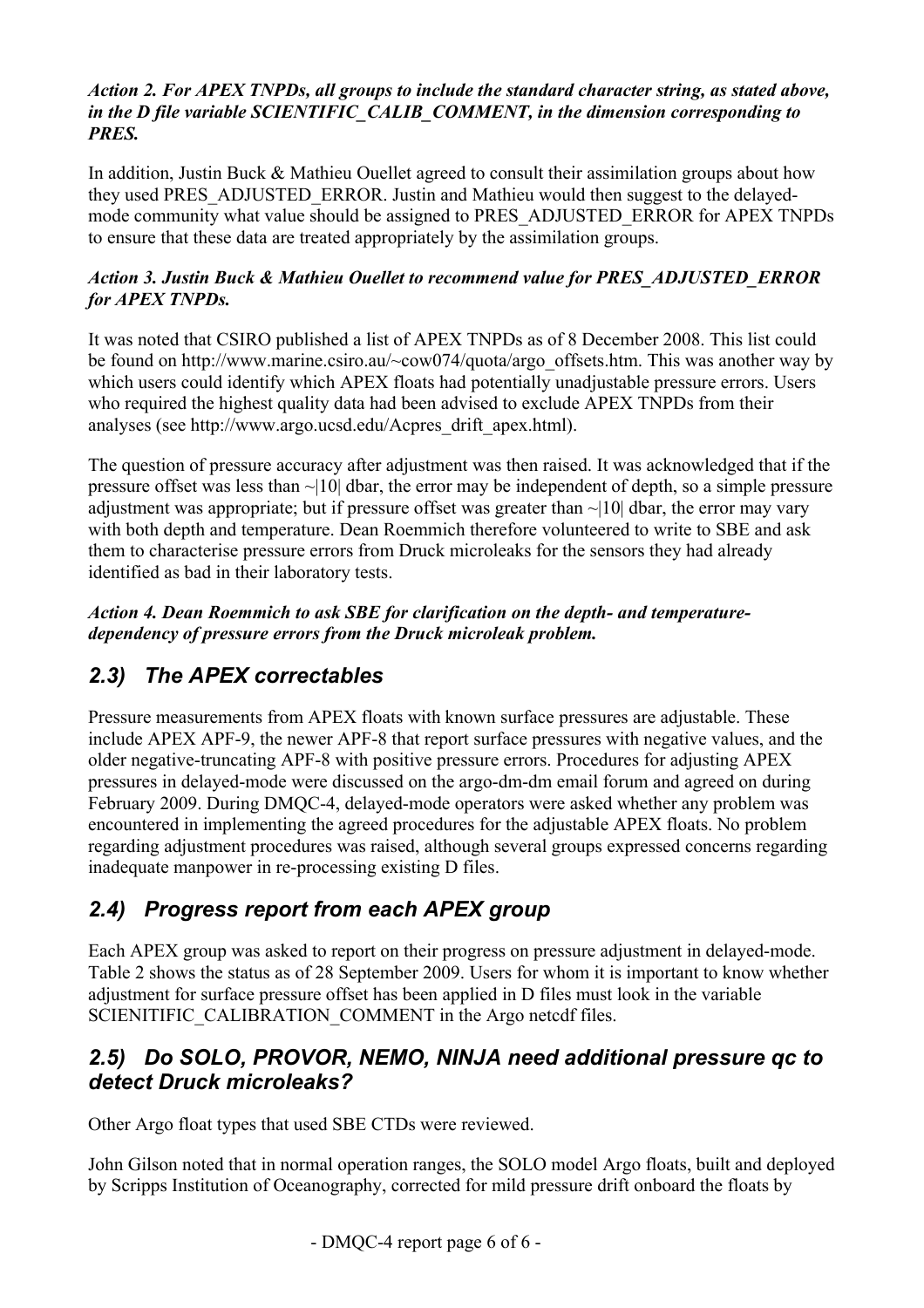resetting the pressure sensor when at the sea surface to 0 dbar. Thus, SIO SOLO floats typically do not require additional pressure adjustments during delayed-mode processing. However, if the pressure drift between subsequent cycles is too large, as set within the floats software, the floats will not reset. In addition, in many floats that have a strong pressure drift due to the microleak problem, the needed pressure correction is not necessarily a linear offset. In these two instances, additional delayed-mode quality control is required. Typically, for both of these instances the delayed-mode task is to declare the pressure data bad  $(OC = '4')$ .

Birgit Klein explained that BSH Nemo floats only recorded positive surface pressure readings. Negative surface pressure readings were truncated. The CTDs were set to the self-correction mode (reset offset).

Virginie Thierry explained that the CTS3 PROVOR and ARVOR floats also reset the pressure sensor with the "RESETOFFSET" command of the SBE41CP. Data were then truncated  $(-0.3 \rightarrow 0;$  $0.6 \rightarrow 0$ ) and transmitted with a 1-dbar resolution for the CTF, CTS3, and ARVOR. With Iridium transmission and for CTS3 deployed since June 2009, data were transmitted with a 1-cbar resolution. These differences were significant when detecting the Druck microleak problem. The PROVOR CTS2 did not use "RESETOFFSET".

Kanako Koketsu explained that NINJA floats did not transmit surface pressure. Hence, similar to the uncorrectable APEX, pressure errors in NINJA floats could only be suspected when severe T-S anomalies were evident.

| <b>APEX group (in</b><br>alphabetical order) | <b>Implemented DM PRES</b><br><b>CORR for new D-files?</b> | Re-processed old D-<br>files with DM PRES<br><b>CORR?</b> | <b>Expected date of</b><br>completion |
|----------------------------------------------|------------------------------------------------------------|-----------------------------------------------------------|---------------------------------------|
| <b>AOML/PMEL</b>                             | <b>YES</b>                                                 | <b>YES</b>                                                | N/A                                   |
| <b>AOML/UW</b>                               | <b>YES</b>                                                 | <b>YES</b>                                                | N/A                                   |
| <b>AUSTRALIA CSIRO</b>                       | <b>YES</b>                                                 | 60%                                                       | DECEMBER 2009                         |
| <b>BODC</b>                                  | <b>YES</b>                                                 | <b>NO</b>                                                 | DECEMBER 2009                         |
| <b>CHINA</b>                                 | <b>NO</b>                                                  | <b>NO</b>                                                 | 2010?                                 |
| <b>CORIOLIS</b>                              | <b>IN PROGRESS</b>                                         | <b>NO</b>                                                 | <b>MARCH 2010</b>                     |
| <b>GERMANY</b>                               | <b>NO</b>                                                  | <b>NO</b>                                                 | <b>MARCH 2010</b>                     |
| <b>INCOIS</b>                                | <b>NO</b>                                                  | <b>NO</b>                                                 | FEBRUARY 2010                         |
| <b>JAMSTEC</b>                               | <b>YES</b>                                                 | <b>YES</b>                                                | N/A                                   |
| <b>KOREA</b>                                 | <b>NO</b>                                                  | <b>NO</b>                                                 | 2010?                                 |
| <b>MEDS CANADA</b>                           | <b>NO</b>                                                  | <b>NO</b>                                                 | JANUARY 2010                          |

Table 2. Status of APEX pressure adjustment in delayed-mode as of 28 September 2009.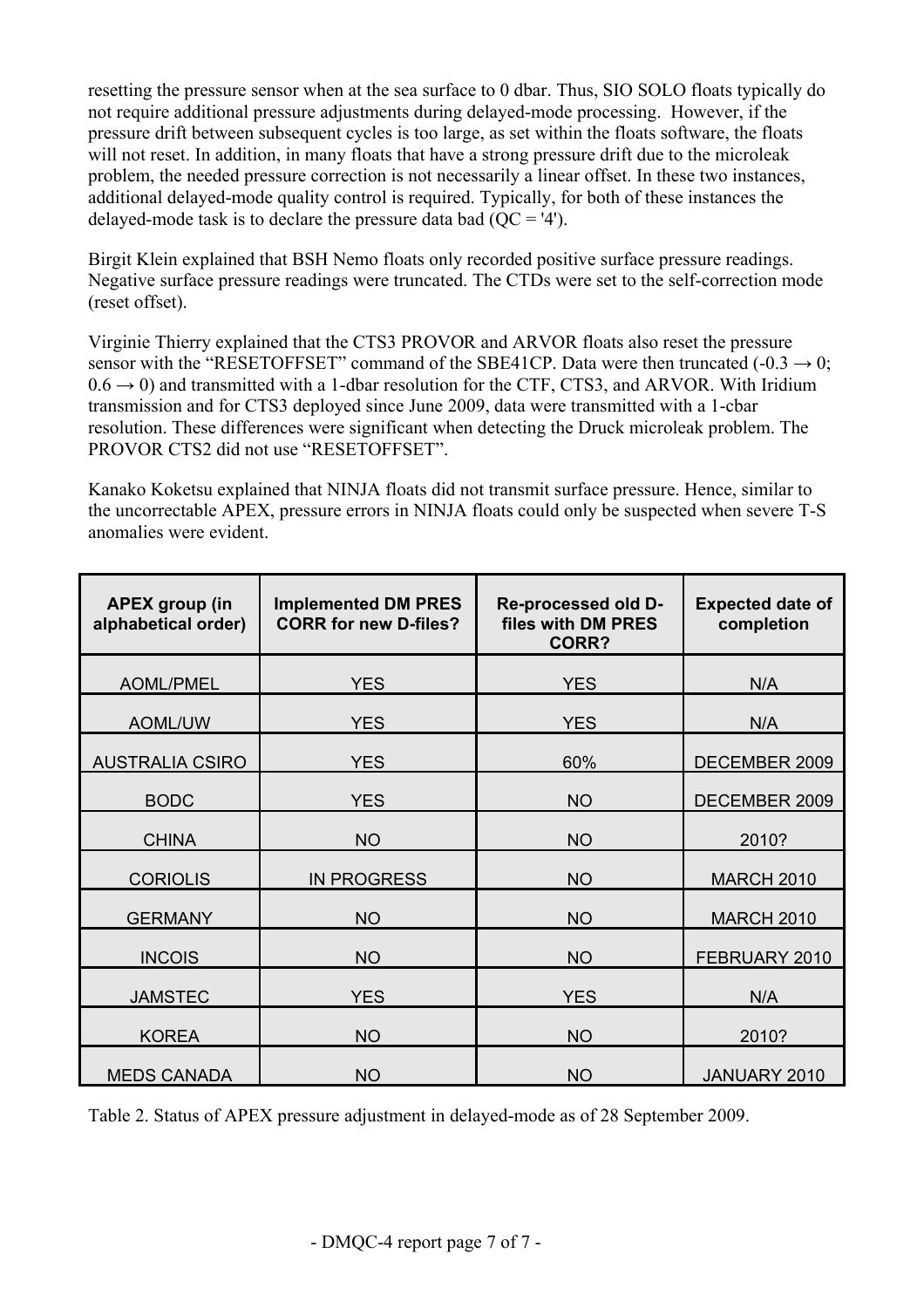## <span id="page-7-0"></span>**3) CellTM correction coefficients update**

Greg Johnson sent a presentation with commentary and presented, in absentia, updates on conductivity cell thermal mass correction for SBE-41 and SBE-41CP. The coefficients for CellTM correction depended on time history of temperature (hence float rise rates), and time intervals between SBE-41 spot samples. For APEX floats, the rise rate was a function of buoyancy history. A statistical rise rate had been estimated for APEX floats, but the actual individual profile speeds varied around the model. Laboratory studies were the best way to get these coefficients. Absent that, the published coefficients were the best option.

It was noted that 5 Argo groups (PMEL, Scripps, WHOI, CSIRO, JAMSTEC) had applied the CellTM correction. Other groups had not applied the CellTM correction due to uncertainty over the coefficients. Birgit Klein agreed to undertake analysis of some North Atlantic floats and to advise whether the application of CellTM correction with the currently available coefficients and estimated ascent rate improved data quality more often than degrading it.

*Action 5. Birgit Klein to study effects of CellTM correction in the North Atlantic with currently available coefficients and estimated ascent rate.* 

# **4) Editing raw QC flags in delayed-mode**

Virginie Thierry reviewed the discussions on editing raw qc flags in delayed-mode. This idea was first proposed during AST-8 in 2007 by Susan Wijffels and Brian King, who suggested that the man-power intensive procedure of checking pointwise errors (e.g. despiking, flagging deep hooks, correcting real-time qc errors, etc.) be made distinct from the other delayed-mode evaluation (e.g. thermal-lag correction, sensor drift re-calibration, etc.). This could be done by making the edits to the raw qc flags.

During subsequent discussions on the [argo-dm-dm](mailto:argo-dm-dm@jcommops.org) email forum, most people agreed that it was necessary to improve the raw flags in delayed-mode, and that new definition for PARAM and PARAM OC was needed to reflect the new thinking on what these variables represented. In the past, Argo data were viewed as either "real-time" or "delayed-mode". The new thinking viewed the data as either "raw" or "adjusted", while the terms "real-time" or "delayed-mode" referred to the two stages of data quality control. Annie Wong therefore suggested new definition for PARAM and PARAM\_OC as follows:

# PARAM contains the raw values telemetered from the floats. PARAM = PRES, TEMP, CNDC, PSAL. *(DOXY will have its own definition.)*

# PARAM\_QC contains qc flags that pertain to the values in PARAM. Values in PARAM\_QC are set initially in 'R' and 'A' modes by the automatic real-time tests. They are later modified in 'D' mode at levels where the qc flags are set incorrectly by the real-time procedures, and where erroneous data are not detected by the real-time procedures.

This proposed change of definition for PARAM and PARAM\_QC in the Argo User's Manual was later discussed during the ADMT-10 plenary and resulted in ADMT-10 Action Item #32.

#### *Action 6. Annie Wong and Thierry Carval to update the Argo User's Manual to reflect the new thinking that PARAM and PARAM\_QC are 'raw', not 'real-time'.*

Some rules for editing the raw qc flags were then discussed to ensure consistency among delayedmode operators. The practice recommended by Wijffels & King during AST-8 was found to be confusing. Instead, Virginie Thierry proposed two simple guidelines: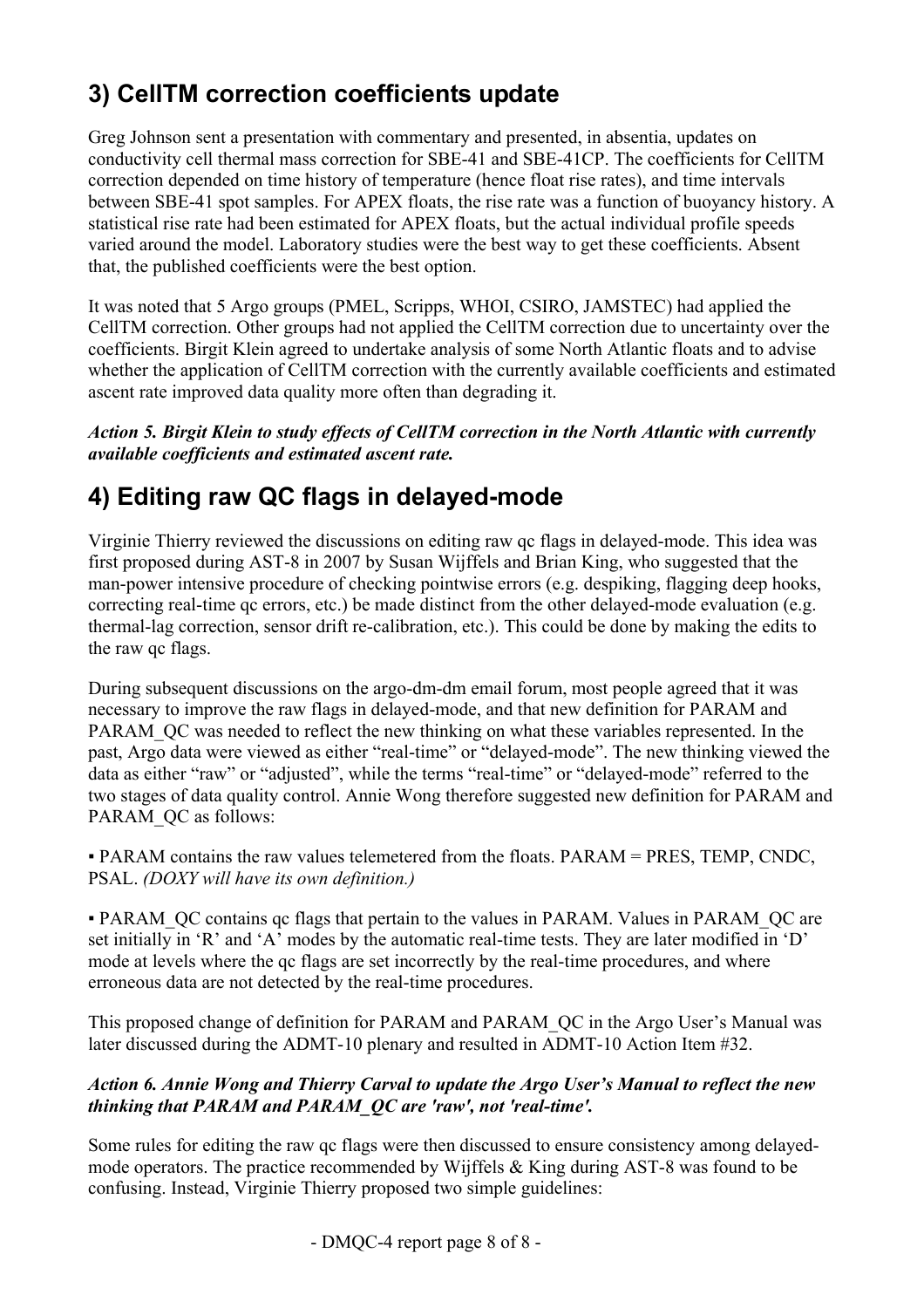<span id="page-8-0"></span>(a). PARAM\_QC should be changed to '4' for bad and un-correctable data that are not detected by the real time tests; and

(b). PARAM\_QC should be changed to '1' or '2' for good data that are wrongly identified as bad or probably bad data by the real time tests.

*Action 7. All delayed-mode operators to edit the raw qc flags (PARAM\_QC) in delayed-mode, to preserve pointwise information about spikes, jumps, etc, that are incorrectly flagged by the automatic real-time procedures.* 

A suggestion was made that if PSAL was adjusted in delayed-mode, then PSAL\_QC should be '3' because 'these data should not be used without scientific correction'. Agreement was not reached on whether to instruct all delayed-mode operators to adopt this. Some groups may choose to do this if they wish.

## **5) How to review the delayed-mode dataset**

Paul Robbins presented an overview of the need to review the Argo delayed-mode dataset, or for the delayed-mode group to conduct basin-wide analysis, internally and against other independent ocean data. Such analysis was needed to minimize potential bias created by different instrument types and different operator decisions. Another potential cause of bias was by using "good" Argo data themselves as a reference. This could create a situation where succession of small biases in the reference data slowly ratcheted the Argo delayed-mode data away from the true ocean state.

Sylvie Pouliquen pointed out that a more urgent issue was that the Argo delayed-mode dataset still contained gross errors that were not flagged properly. All groups were reminded that the user community expected the highest quality from Argo's delayed-mode data, and therefore all delayedmode groups should pay extra attention in editing the erroneous measurements. All groups were urged to be more receptive to results from independent analyses such as the altimetry qc test, and to correct the reported errors or re-process the D files once a complaint was filed.

## **6) DMQC of Argo float salinity data in the Mediterranean Sea**

Milena Menna presented work done on delayed-mode qc in the Mediterranean by OGS. OGS had assembled a regional reference database for the Mediterranean, and had started delayed-mode qc on Mediterranean floats. It was found that the top 1000-dbar of the water column in some areas in the Mediterranean was too variable for statistical methods, and therefore other methods were needed to determine stability of float salinity data when floats only sampled to 1000-dbar. For floats that sampled deeper than 1000-dbar, the deeper T-S relationship could be used to compare with historical data, since the deeper (>700-dbar) T-S in the Mediterranean was relatively uniform.

As of September 2009, there were 88 floats in the Mediterranean. OGS had conducted delayedmode qc on 40 of them. Future work was expected to continue.

## **7) Miscellaneous issues**

### *7.1) D files format errors*

John Gilson presented results from a set of D files format checks that he performed in September 2009 (see Table 3). Many format errors were discovered. All delayed-mode groups were asked to download Gilson's D file format check output, and to correct their format errors accordingly. The format check output from September 2009 was available from ftp kakapo.ucsd.edu (anonymous login), cd /pub/gilson/DMQC4.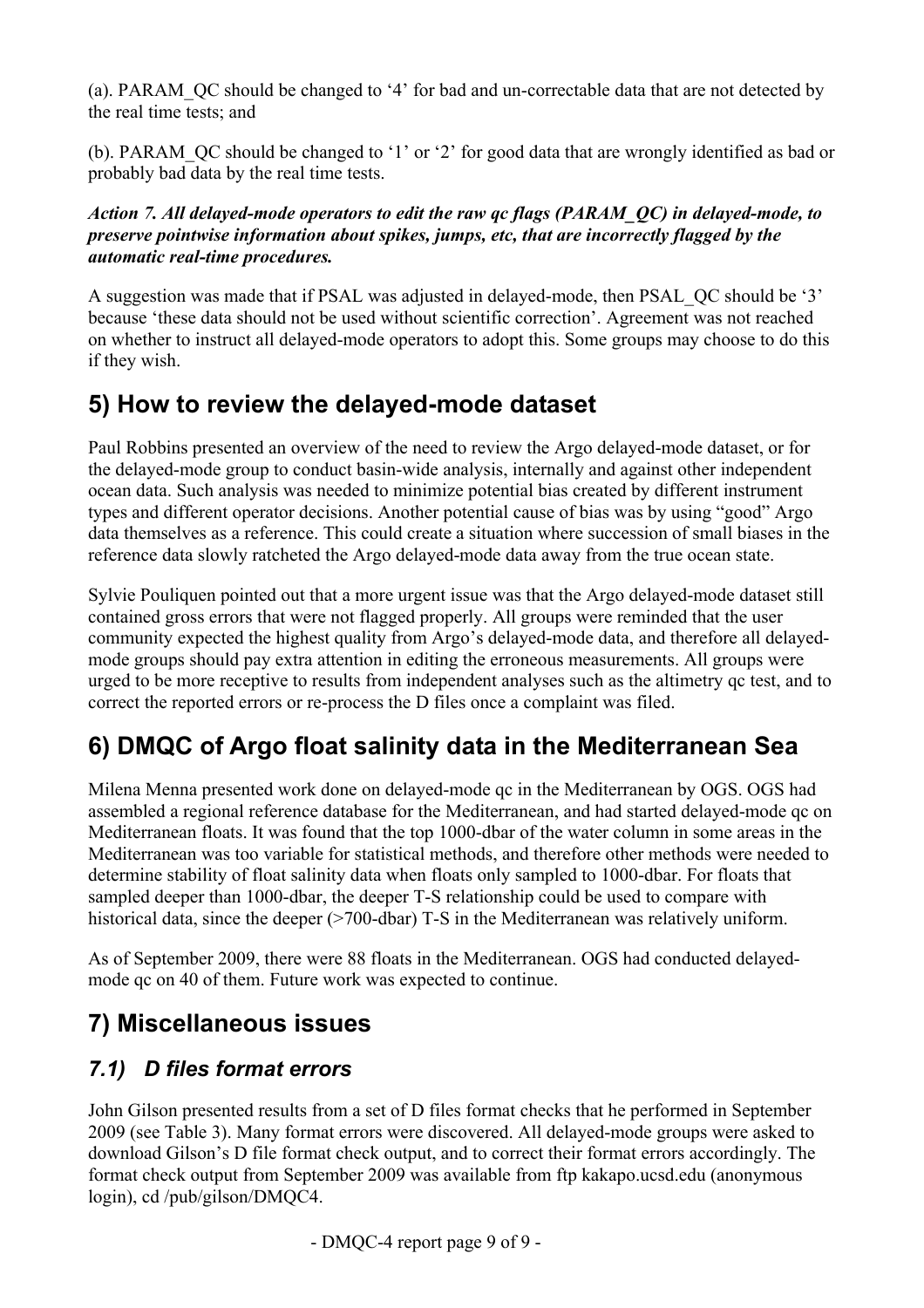Mark Ignaszewski noted that at the time of DMQC-4, the format checker at US GDAC only checked new incoming files. Hence it would be valuable for Gilson to continue his format checks, which scanned existing D files at the GDACs. John Gilson therefore agreed to perform his D file format check every quarter on existing D files, in conjunction with updating the SIO Argo climatology.

#### *Action 8. John Gilson to perform his D file format check on existing files every quarter, in conjunction with updating his SIO Argo climatology. Summary table is to be published in the AIC Monthly Report. Detail output is to be made available via ftp from Coriolis in conjunction with the SIO Argo climatology.*

#### *Action 9. All delayed-mode groups to download output from Gilson's D file format check, and to correct their format errors accordingly.*

One particular format error that promoted some attention was the practice of some groups to substitute PARAM\_ADJUSTED with FillValue where PARAM\_ADJUSTED\_QC = '3'. Even though this was acceptable for ADJUSTED  $QC = '4'$ , it was not an agreed practice for '3'. Those groups were therefore asked to discontinue this practice.

|                                                                                                                                                                                                                                                                                                                                                                                                                    | 7 percent of Dmode files presently on the GDAC are formatted/filled incorrectly<br>Run September, 18th, 2009 |      |                                                         |              |     |    |               |           |     |      |
|--------------------------------------------------------------------------------------------------------------------------------------------------------------------------------------------------------------------------------------------------------------------------------------------------------------------------------------------------------------------------------------------------------------------|--------------------------------------------------------------------------------------------------------------|------|---------------------------------------------------------|--------------|-----|----|---------------|-----------|-----|------|
| <b>DAC</b>                                                                                                                                                                                                                                                                                                                                                                                                         |                                                                                                              |      | AOML BODC Coriolis CSIO CSIRO INCOIS JMA KMA KORDI MEDS |              |     |    |               |           |     |      |
| <b>PROBLEM</b>                                                                                                                                                                                                                                                                                                                                                                                                     |                                                                                                              |      |                                                         |              |     |    |               |           |     |      |
| <param adj="" oc=""/> == '0' or ''                                                                                                                                                                                                                                                                                                                                                                                 | 196                                                                                                          |      | 7521                                                    | 27           |     |    | 39            | 14        |     | 1540 |
| <param adj=""/> == FillValue but <param adj="" qc=""/> ~= '4','9'                                                                                                                                                                                                                                                                                                                                                  | 31                                                                                                           |      | 5                                                       |              | 382 |    | 23            |           |     |      |
| POSITION OC == 0 or "                                                                                                                                                                                                                                                                                                                                                                                              | 29                                                                                                           | 4492 |                                                         | $\mathbf{1}$ |     |    | 18            |           |     |      |
| PROFILE_QC flag is not a letter (A-F)                                                                                                                                                                                                                                                                                                                                                                              | 748                                                                                                          |      | 70                                                      |              | 59  |    |               |           |     |      |
| <param_adj_err> variable =", but <param_adj_qc> ~= '4','9'</param_adj_qc></param_adj_err>                                                                                                                                                                                                                                                                                                                          | 52                                                                                                           |      | 6                                                       | 146          | 2   |    | 4854          | 600       |     | 1723 |
| <param_adj_error> variable == '0'</param_adj_error>                                                                                                                                                                                                                                                                                                                                                                | 1                                                                                                            |      |                                                         |              |     |    | $\mathcal{P}$ | 647       |     |      |
| 9' flag inconsistent between <param/> and <param adj=""/>                                                                                                                                                                                                                                                                                                                                                          | 546                                                                                                          |      |                                                         |              | 29  | 8  | 172           | 11        |     | 143  |
| Total                                                                                                                                                                                                                                                                                                                                                                                                              | 1604                                                                                                         | 4492 | 7602                                                    | 174          | 448 | 8  |               | 5108 1272 | 0   | 3406 |
| Percentage of Dmode                                                                                                                                                                                                                                                                                                                                                                                                | $<$ 1                                                                                                        | 100  | 18                                                      | 6            | 3   | <1 | 9             | 27        | NaN | 22   |
| BODC $(4492)$ : Position OC == '0':<br>Coriolis (7521): Often entire adjusted variables left unfilled<br>JMA (4854): Often entire error field left unfilled;<br>Notes:<br>- I'm sure there are other formatting issues I didn't search for<br>- In lists/table I only recorded the first error (there might be multiple in a file)<br>- List available: ftp kakapo.ucsd.edu (anonymous login) cd /pub/gilson/DMQC4 |                                                                                                              |      |                                                         |              |     |    |               |           |     |      |

Table 3. Summary table of D file format errors discovered by Gilson's format check on 18 September 2009.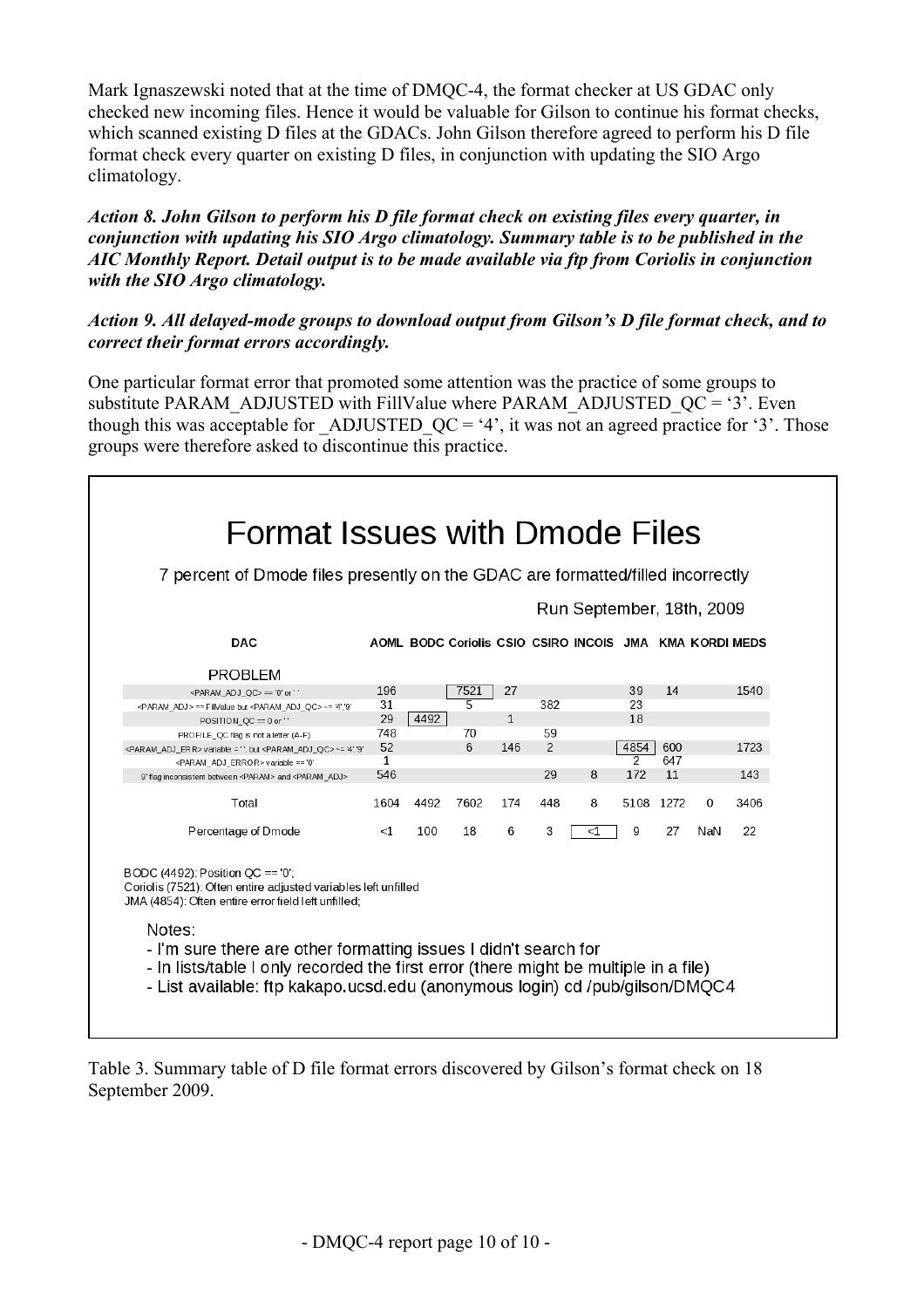## <span id="page-10-0"></span>*7.2) Time delay in re-processing D files*

Stéphanie Guinehut raised the issue that some floats that had received delayed-mode adjustments may need to be revisited due to various reasons; for example, after receiving feedback from the altimetry qc test, or after consideration of pressure problems. However, users would expect the highest accuracy once a profile file became available in D mode. The question was then asked as to what was an acceptable time delay in re-processing D files, once new problems were discovered.

All delayed-mode groups were reminded of users' high expectations of the quality of the D files. Hence whenever problems were discovered in the D files, they should be fixed as a high priority.

### *7.3) A dedicated DMQC webpage?*

During DMQC-3, much time was spent on discussing parameter settings in DMQC software and regional water mass characteristics that were pertinent to evaluating floats for salinity sensor drift. Many delayed-mode operators were of the opinion that a dedicated DMQC webpage with summaries of such regional information, as well as related literature on climate change, etc, would be useful as a tool for sharing regional expertise between various delayed-mode groups. Sylvie Pouliquen subsequently offered to host such a dedicated DMQC webpage at the Argo Data Management WWW site ([http://www.argodatamgt.org\)](http://www.argodatamgt.org/), maintained at Coriolis. During DMQC-4, many delayed-mode operators confirmed their desire to have such a webpage, and were in favour of it being password protected with user login. Mathieu Ouellet suggested employing the same login id and password that were used to access the Coriolis reference database. Annie Wong agreed to collate the basic information for the initial establishment of the webpage. The webpage was not to be an interactive site, but was to be updated statically as new information became available.

*Action 10. Annie Wong to collate regional parameter information from all delayed-mode operators to form basis for a DMQC webpage. Sylvie Pouliquen to host DMQC webpage at the Argo Data Management WWW site as a user login protected page. Login id and password are to be the same as those used to access the Coriolis reference database.* 

### *7.4) Thermodynamic Equation of Seawater 2010*

Brian King gave a review of the new equation of state algorithms from the Thermodynamic Equation of Seawater 2010 (TEOS-10). This was approved by IOC in June 2009 for use from January 2010 onwards. DMQC-4 reviewed the impact of TEOS-10 on the delayed-mode process, which would be small. TEOS-10 libraries are available in Matlab and FORTRAN on the TEOS-10 website (www.teos-10.org, or Google 'teos-10'); C-language libraries will come in due course. Note that the salinity argument for the TEOS-10 algorithms is Absolute Salinity:

 $SA = \sim 1.004715$  \*PSAL + regional composition anomaly.

The regional anomaly arises from spatial variations in composition that change density and other thermodynamic variables, but have less contribution to conductivity and therefore do not show up properly in PSAL. This anomaly is referred to as 'delta-SA' and its magnitude is up to 0.02 g/kg. The key reasons for the community to introduce TEOS-10 include:

- TEOS-10 extends algorithms to larger parameter ranges, which were not defined for PSAL and EOS-80 ( $0 < S < 120$ ; T  $< 80$ );

- more accurate treatment of the thermodynamics of ice;
- units of Absolute Salinity are proper SI units, g/kg;
- no more argument over the use of 'PSU';
- allows inclusion of delta-SA to impact density.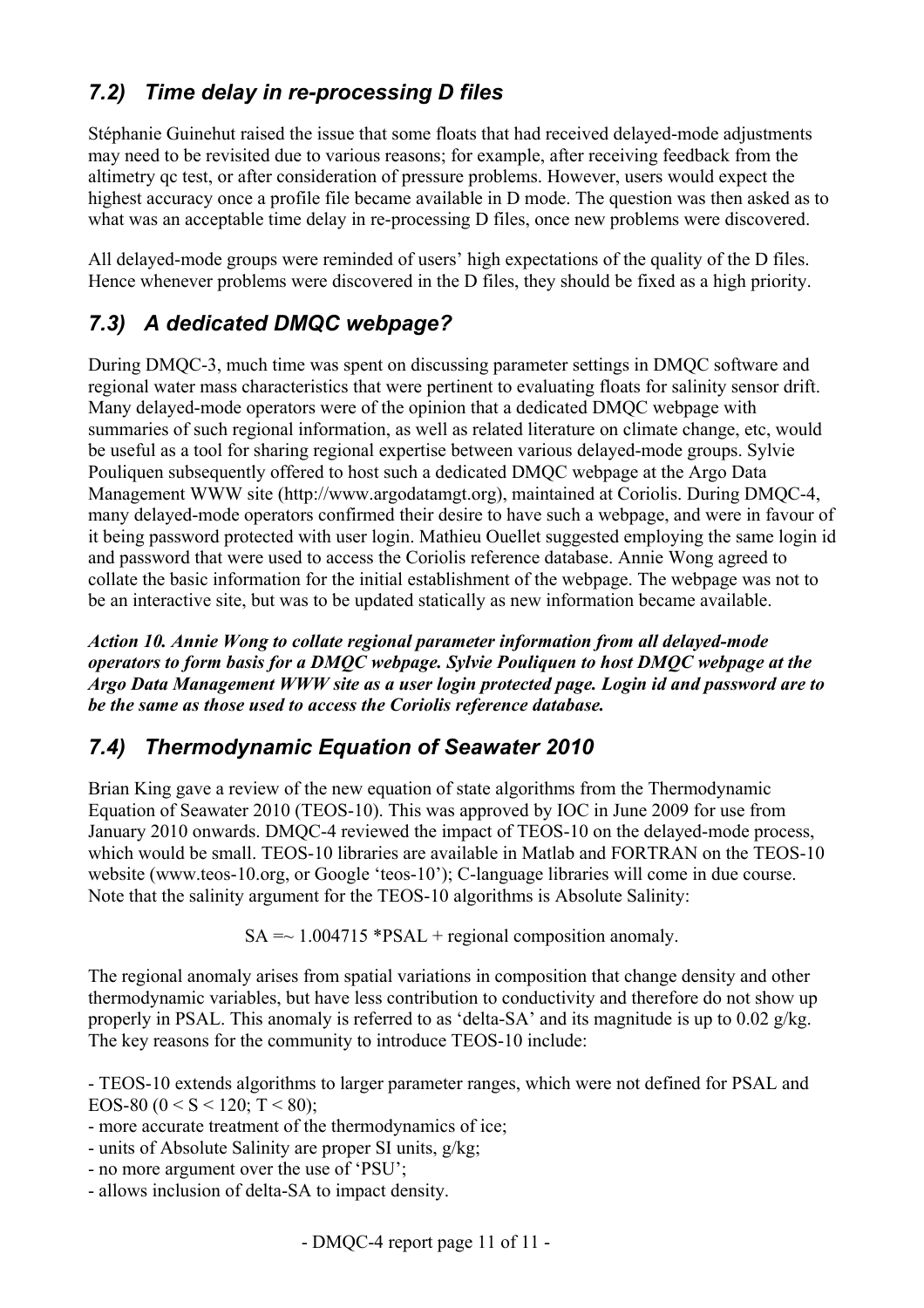<span id="page-11-0"></span>Temperature argument of official algorithms in the TEOS-10 code libraries is ITS-90 instead of IPTS-68. In order to use the new algorithms, PSAL must first be converted to Absolute Salinity SA, which has a regional dependence, as described above. Thus, for example, in the Matlab version of the new library ('gsw' for Gibbs Seawater library, replacing the sw\_ library), the calls to calculate potential temperature would be:

 $SA = gsw$  ASal(PSAL, PRES, LON, LAT); potemp = gsw\_ptmp(SA, TEMP, PRES, PRES\_REF).

Note: **After introduction of the new TEOS-10 algorithms and the scientific use of Absolute Salinity, DACs will continue to store and serve PSAL, exactly as they do at present**. This is by analogy with temperature, where instruments report in-situ TEMP, and DACs store and serve TEMP, but scientists calculate and use the dynamically more relevant potential temperature. Floats will continue to report PSAL, calculated from CNDC according to the practical salinity algorithms of PSS-78, and DACs will store and serve PSAL. **Argo NetCDF files will not change**.

Scientists are now encouraged to calculate and use Absolute Salinity, which is a closer approximation to the mass fraction of dissolved salt. At some stage, DACs should switch from EOS-80 to TEOS-10 to perform the real-time tests on derived quantities such as density, and for DMQC. Since EOS-80 and TEOS-10 are very close in the parameter ranges of Argo data, this is expected to have zero impact on the outcome of real-time tests and delayed-mode adjustments. Switching to TEOS-10 algorithms is therefore not a priority from the point of view of Argo data flow, and can be done as part of the wider adoption of TEOS-10 in DACs' parent institutions.

Some derived quantities, in particular density, will be significantly offset if delta-SA is included. This is because the composition anomaly part of Absolute Salinity varies slowly with geographic region. Delta-SA is zero in the surface North Atlantic and greatest in the North Pacific. It is therefore critical that any data centre, Argo or otherwise, that provides its users with density data calculated from Absolute Salinity and TEOS-10 makes it clear whether delta-SA has been included, and that the users make it clear in the publications that result from those data.

### *7.5) Interactions between the DMQC group and the rest of the ADMT*

Discussions were held on how the DMQC group could interact more with the rest of the ADMT, namely the real-time DACs, the ARCs, the AIC, the altimetry community, etc. It was noted that while the stand-alone DMOC workshops were very useful in establishing consistent delayed-mode processing procedures and exchanging regional expertise, there was a growing need for delayedmode scientists to participate in the yearly ADMT events, in light of the fact that more regional oceanographic expertise was needed in pursuing basin-wide quality consistency in the Argo delayed-mode dataset.

While all delayed-mode operators were encouraged to attend future ADMT meetings, it was acknowledged that attendance rate would largely be dependent on funding restrictions. It would therefore be advantageous to hold future DMQC workshops in conjunction with ADMT events, when the need arose for another dedicated workshop. As usual, future DMQC workshops would be convened when a requirement for one was expressed.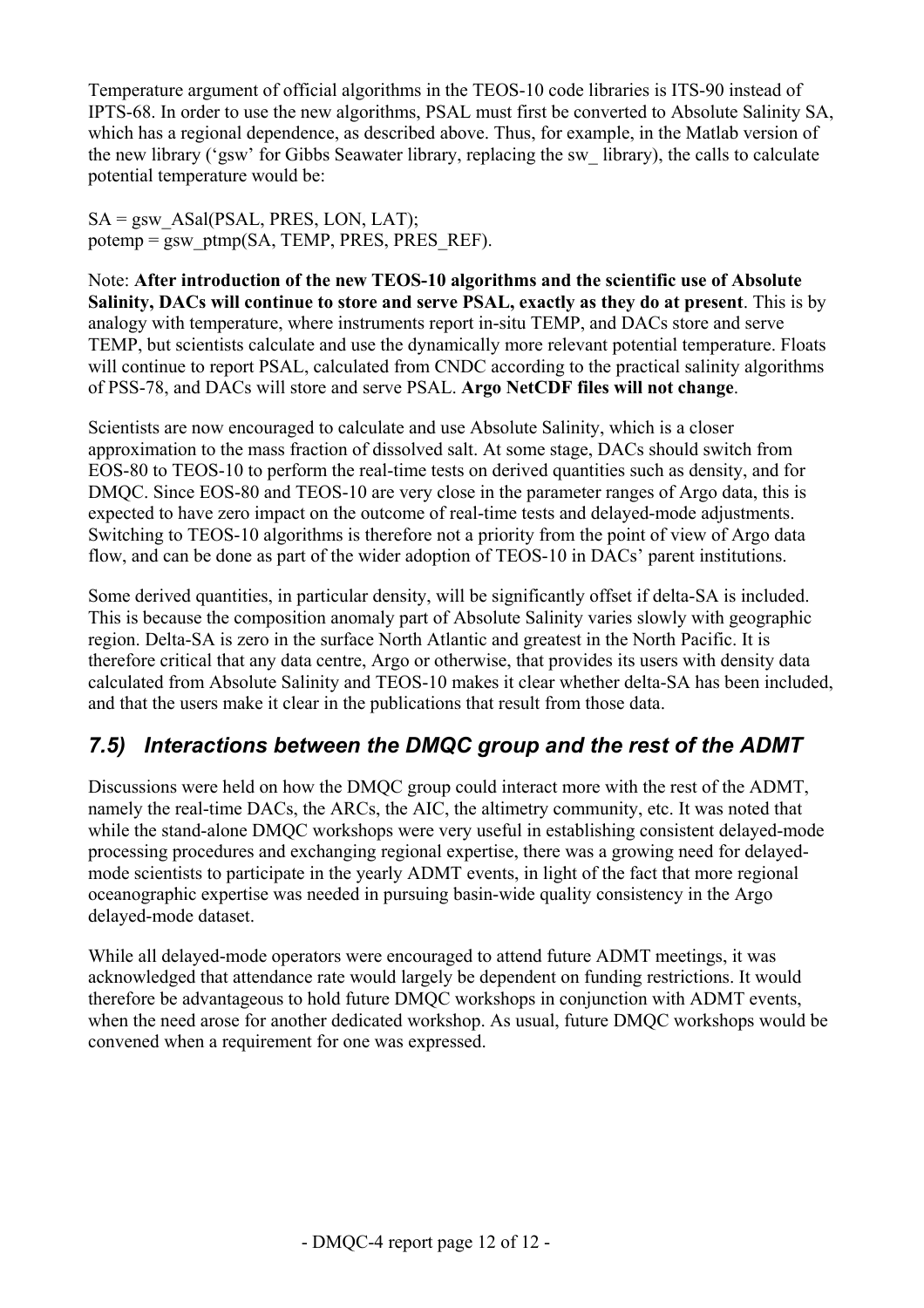## <span id="page-12-0"></span>**Appendix – 1 Action items from DMQC-4**

Action 1. For APEX TNPDs, all groups to assign delayed-mode qc flags of '2', '3', or '4', as described in p.5 of this report.

Action 2. For APEX TNPDs, all groups to include the standard character string **"TNPD: APEX float that truncated negative surface pressure drift"**, together with any other comments the operator wishes to include, in the D file variable SCIENTIFIC\_CALIB\_COMMENT, in the dimension corresponding to PRES.

Action 3. Justin Buck and Mathieu Ouellet to recommend appropriate value for PRES\_ADJUSTED\_ERROR for APEX TNPDs.

Action 4. Dean Roemmich to ask SBE for clarification on the depth- and temperature-dependency of pressure errors from the Druck microleak problem.

Action 5. Birgit Klein to study effects of CellTM correction in the North Atlantic with currently available coefficients and estimated ascent rate.

Action 6. Annie Wong and Thierry Carval to update the Argo User's Manual to reflect the new thinking that PARAM and PARAM\_QC are 'raw', not 'real-time'.

Action 7. All delayed-mode operators to edit the raw qc flags (PARAM\_QC) in delayed-mode, to preserve pointwise information about spikes, jumps, etc, that are incorrectly flagged by the automatic real-time procedures.

Action 8. John Gilson to perform his D file format check on existing files every quarter, in conjunction with updating his SIO Argo climatology. Summary table is to be published in the AIC Monthly Report. Detail output is to be made available via ftp from Coriolis in conjunction with the SIO Argo climatology.

Action 9. All delayed-mode groups to download output from Gilson's D file format check, and to correct their format errors accordingly.

Action 10. Annie Wong to collate regional parameter information from all delayed-mode operators to form basis for a DMQC webpage. Sylvie Pouliquen to host DMQC webpage at the Argo Data Management WWW site as a user login protected page. Login id and password are to be the same as those used to access the Coriolis reference database.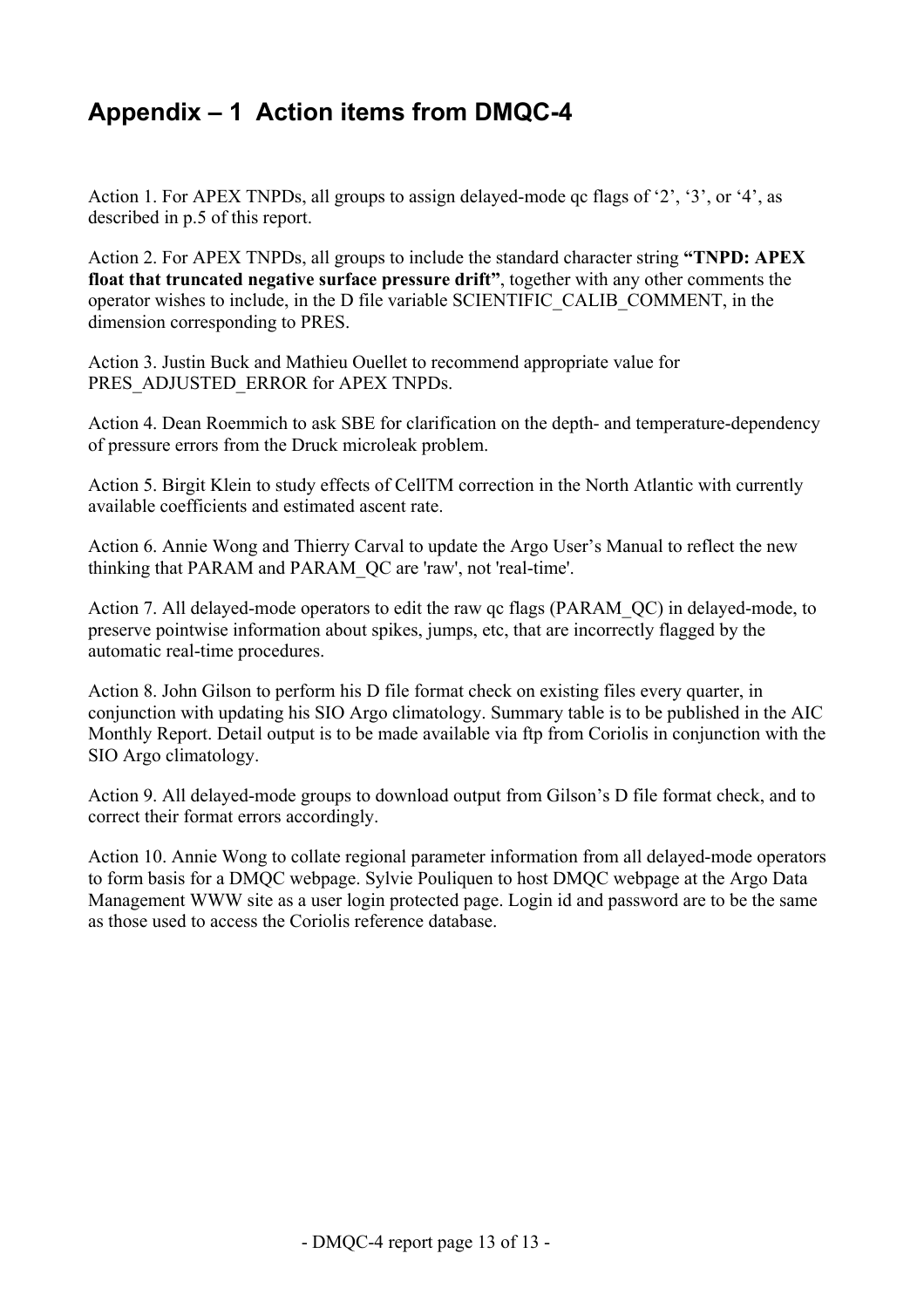## <span id="page-13-0"></span>**Appendix – 2 List of workshop participants (in alphabetical order)**

Mathieu Belbeoch, [belbeoch@jcommops.org](mailto:belbeoch@jcommops.org), JCOMMOPS, France Clément de Boyer Montégut, [clement.de.Boyer.Montegut@ifremer.fr](mailto:clement.de.Boyer.Montegut@ifremer.fr), IFREMER, France Tim Boyer, [boyer@nodc.noaa.gov](mailto:boyer@nodc.noaa.gov), NODC, USA Justin Buck, juck@bodc.ac.uk, British Oceanographic Data Centre, UK Christine Coatanoan, Christine.Coatanoan@ifremer.fr, IFREMER, France Elizabeth Forteza, Elizabeth.Forteza@noaa.gov, NOAA/AOML, USA John Gilson, jgilson@ucsd.edu, Scripps Institution of Oceanography, USA Stephanie Guinehut, Stephanie.Guinehut@cls.fr, CLS/Space Oceanography Division, France Mark Ignaszewski, [Mark.Ignaszewski@navy.mil,](mailto:Mark.Ignaszewski@navy.mil) FNMOC, USA Brian King, b.king@noc.soton.ac.uk, National Oceanography Centre, UK Birgit Klein, birgit.klein@bsh.de, BSH, Germany Taiyo Kobayashi, taiyok@jamstec.go.jp, JAMSTEC, Japan Kanako Koketsu, [k\\_sato@jamstec.go.jp](mailto:k_sato@jamstec.go.jp), JAMSTEC, Japan Joon-Soo Lee, [leejoonsoo@nfrdi.go.kr](mailto:leejoonsoo@nfrdi.go.kr), NFRDI, Korea Zenghong Liu, davids  $liu(a)$ 263.net, Second Institute of Oceanography, China Milena Menna, [mmenna@inogs.it](mailto:mmenna@inogs.it), OGS, Italy Michel Ollitrault, [michel.ollitrault@ifremer.fr,](mailto:michel.ollitrault@ifremer.fr) IFREMER, France Mathieu Ouellet, mathieu.ouellet@dfo-mpo.gc.ca, Fisheries & Oceans, Canada Steve Piotrowicz, Steve.Piotrowicz@noaa.gov, NOAA/Ocean.US, USA Sylvie Pouliquen, [Sylvie.Pouliquen@ifremer.fr,](mailto:Sylvie.Pouliquen@ifremer.fr) IFREMER, France Jan Reissmann, [jan.reissmann@bsh.de,](mailto:jan.reissmann@bsh.de) BSH, Germany Paul Robbins, probbins@whoi.edu, Woods Hole Oceanographic Institution, USA Dean Roemmich, [droemmich@ucsd.edu,](mailto:droemmich@ucsd.edu) Scripps Institute of Oceanography, USA Claudia Schmid, [Claudia.Schmid@noaa.gov](mailto:Claudia.Schmid@noaa.gov), NOAA/AOML, USA Virginie Thierry, [Virginie.Thierry@ifremer.fr,](mailto:Virginie.Thierry@ifremer.fr) IFREMER, France Ann Thresher, [Ann.Thresher@csiro.au](mailto:Ann.Thresher@csiro.au), CSIRO, Australia TVS Udaya Bhaskar, [uday@incois.gov.in](mailto:uday@incois.gov.in), INCOIS, India Esmee van Wijk, Esmee.VanWijk@csiro.au, CSIRO, Australia Annie Wong, awong@ocean.washington.edu, University of Washington, USA